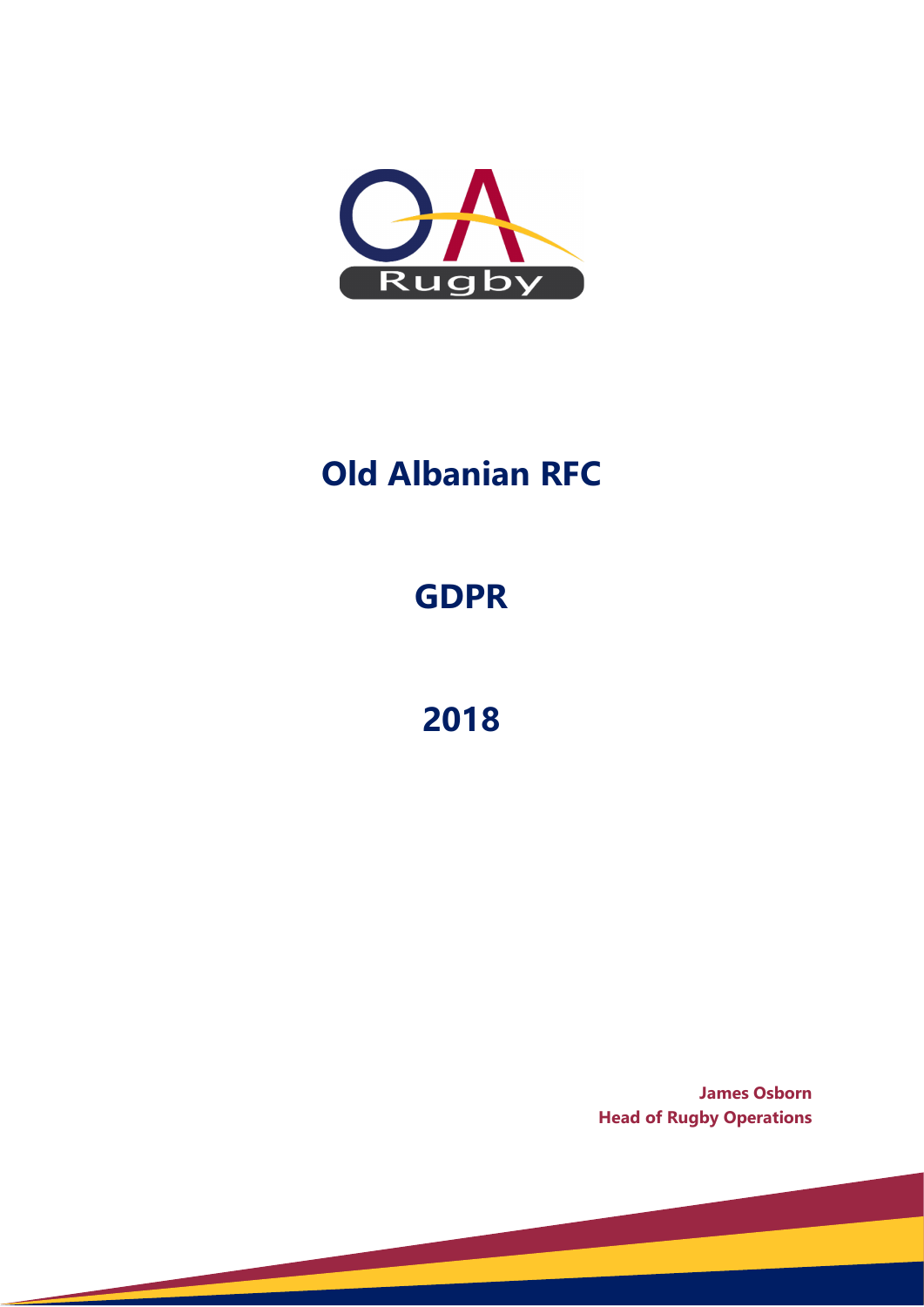

## **GDPR**

#### **Disclaimer**

The information on this website is not legal advice. It is presented as useful information for those involved in Rugby Union, and does not replace professional advice.

Old Albanian RFC and its affiliate clubs accept no responsibility or liability for the accuracy of the information presented.

#### **What is the GDPR?**

The General Data Protection Regulation intends to unify data protection for all individuals within the European Union.

The aim of the GDPR is to protect all EU citizens from privacy and data breaches in an increasingly data-driven world.

### **Does the GDPR apply to my organisation?**

The GDPR applies to any organisation that hold, use or share information relating to an individual. This includes organisations who monitor or track the behaviour of EU individuals, store data on them or sell to individuals within the EU. This means that most sports organisations who maintain a membership list or database need to comply as well as any organisation holding any data relating to an EU citizen.

#### **Which data is GDPR concerned with?**

The GDPR applies to 'personal data' meaning any information relating to an identifiable person who can be identified in any way.

This definition provides for a wide range of personal identifiers to constitute personal data, including name, identification number, location data or online identifier, reflecting changes in technology and the way organisations collect information about people.

### **What does my organisation need to do to become compliant?**

- Where you collect and/or share personal data relating to an individual, you need to provide them with certain information (including but not limited to) how you will use their data, if you will share their data and the individual's rights in relation to their information (see our GDPR Toolkit for further information).
- Store personal data exclusively in GDPR compliant systems.
- Stop sending and storing data via non GDPR compliant systems (e.g. spreadsheets)
- Where necessary, have processes in place to gain consent for the data you hold
- Decide on appropriate retention policies for each type of data stored
- Put in place appropriate organisational and technical measures to protect data
- Record your data processing activities and appoint a data protection officer
- Undertake data protection impact assessments where necessary;
- Have processes in place to respond to data subject requests in a timely manner